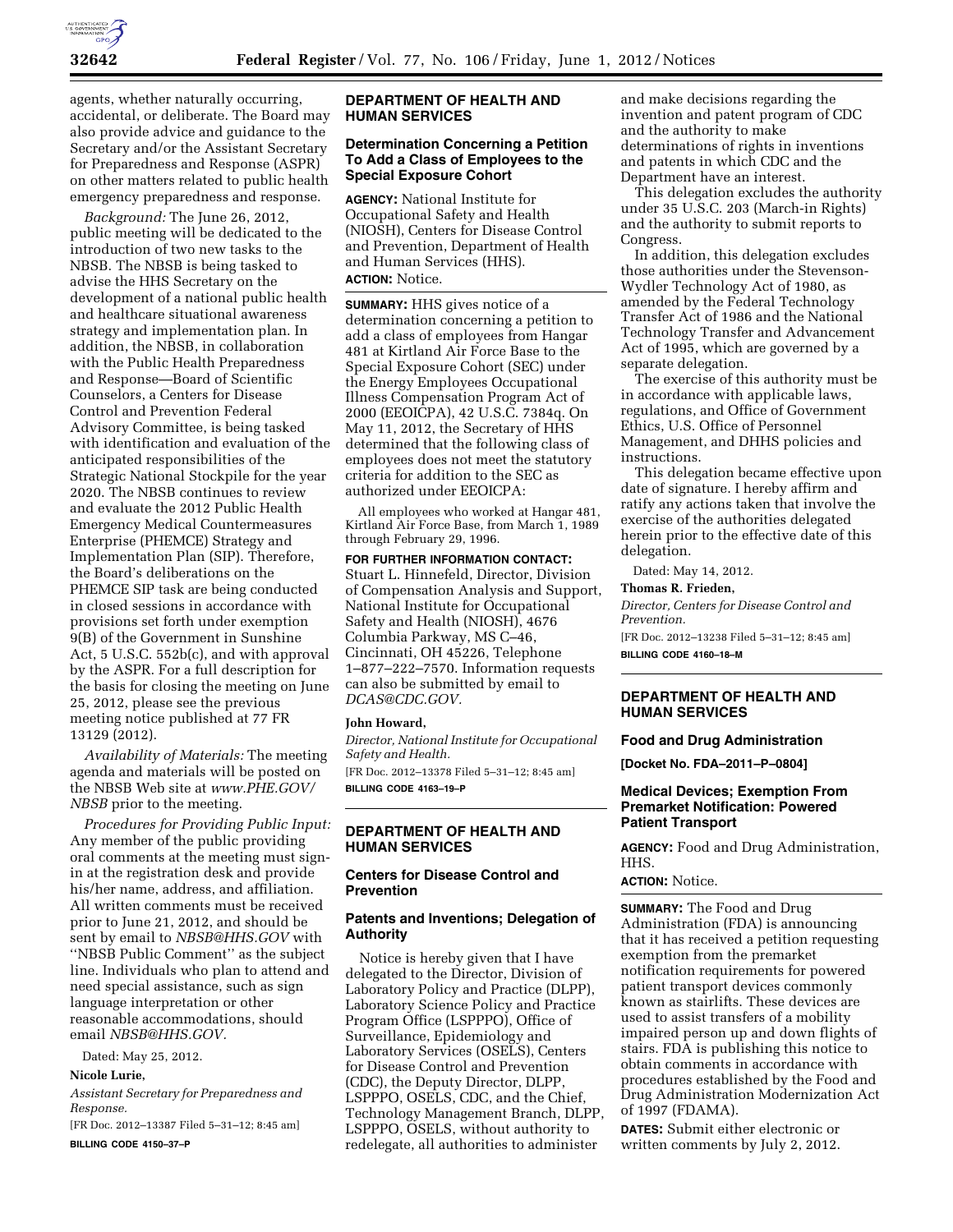**ADDRESSES:** You may submit comments, identified with the FDA docket number found in brackets in the heading of this document, by any of the following methods:

#### **Electronic Submissions**

Submit electronic comments in the following way:

• *Federal eRulemaking Portal: [http://](http://www.regulations.gov)  [www.regulations.gov.](http://www.regulations.gov)* Follow the instructions for submitting comments.

### **Written Submissions**

Submit written submissions in the following ways:

• *FAX:* 301–827–6870.

• *Mail/Hand delivery/Courier (for paper, disk, or CD–ROM submissions):*  Division of Dockets Management (HFA– 305), Food and Drug Administration, 5630 Fishers Lane, Rm. 1061, Rockville, MD 20852.

*Instructions:* All submissions received must include the Agency name and docket number for this notice. All comments received may be posted without change to *[http://](http://www.regulations.gov) [www.regulations.gov](http://www.regulations.gov)*, including any personal information provided. For additional information on submitting comments, see the ''Comments'' heading of the **SUPPLEMENTARY INFORMATION** section of this document.

*Docket:* For access to the docket to read background documents or comments received, go to *[http://](http://www.regulations.gov)  [www.regulations.gov](http://www.regulations.gov)* and insert the docket number, found in brackets in the heading of this document, into the ''Search'' box and follow the prompts and/or go to the Division of Dockets Management, 5630 Fishers Lane, rm. 1061, Rockville, MD 20852.

**FOR FURTHER INFORMATION CONTACT:**  Rebecca Nipper, Center for Devices and Radiological Health, Food and Drug Administration, 10903 New Hampshire Ave., Bldg. 66, Rm. 1540, Silver Spring, MD 20993–0002, 301–796–6527, FAX: 301–847–8122.

#### **SUPPLEMENTARY INFORMATION:**

#### **I. Statutory Background**

Under section 513 of the Federal Food, Drug, and Cosmetic Act (FD&C Act) (21 U.S.C. 360c), FDA must classify devices into one of three regulatory classes: Class I, class II, or class III. FDA classification of a device is determined by the amount of regulation necessary to provide a reasonable assurance of safety and effectiveness. Under the Medical Device Amendments of 1976 (1976 amendments) (Pub. L. 94–295)), as amended by the Safe Medical Devices Act of 1990 (SMDA) (Pub. L. 101–629)), devices are to be classified into class I (general controls) if there is information

showing that the general controls of the FD&C Act are sufficient to assure safety and effectiveness; into class II (special controls), if general controls by themselves are insufficient to provide reasonable assurance of safety and effectiveness, but there is sufficient information to establish special controls to provide such assurance; and into class III (premarket approval), if there is insufficient information to support classifying a device into class I or class II and the device is a life sustaining or life supporting device or is for a use which is of substantial importance in preventing impairment of human health or presents a potential unreasonable risk of illness or injury.

Most generic types of devices that were on the market before the date of the 1976 amendments (May 28, 1976) (generally referred to as preamendments devices) have been classified by FDA under the procedures set forth in section 513(c) and (d) of the FD&C Act through the issuance of classification regulations into one of these three regulatory classes. Devices introduced into interstate commerce for the first time on or after May 28, 1976 (generally referred to as postamendments devices), are classified through the premarket notification process under section 510(k) of the FD&C Act (21 U.S.C. 360(k)). Section 510(k) of the FD&C Act and the implementing regulations, 21 CFR part 807, require persons who intend to market a new device to submit a premarket notification (510(k)) containing information that allows FDA to determine whether the new device is ''substantially equivalent'' within the meaning of section 513(i) of the FD&C Act to a legally marketed device that does not require premarket approval.

On November 21, 1997, the President signed into law FDAMA (Public Law 105–115). Section 206 of FDAMA, in part, added a new section 510(m) to the FD&C Act. Section 510(m)(1) of the FD&C Act requires FDA, within 60 days after enactment of FDAMA, to publish in the **Federal Register** a list of each type of class II device that does not require a report under section 510(k) of the FD&C Act to provide reasonable assurance of safety and effectiveness. Section 510(m) of the FD&C Act further provides that a 510(k) will no longer be required for these devices upon the date of publication of the list in the **Federal Register**. FDA published that list in the **Federal Register** of January 21, 1998 (63 FR 3142).

Section 510(m)(2) of the FD&C Act provides that, 1 day after date of publication of the list under section 510(m)(1), FDA may exempt a device on its own initiative or upon petition of an

interested person, if FDA determines that a 510(k) is not necessary to provide reasonable assurance of the safety and effectiveness of the device. This section requires FDA to publish in the **Federal Register** a notice of intent to exempt a device, or of the petition, and to provide a 30-day comment period. Within 120 days of publication of this document, FDA must publish in the **Federal Register** its final determination regarding the exemption of the device that was the subject of the notice. If FDA fails to respond to a petition under this section within 180 days of receiving it, the petition shall be deemed granted.

#### **II. Criteria for Exemption**

There are a number of factors FDA may consider to determine whether a 510(k) is necessary to provide reasonable assurance of the safety and effectiveness of a class II device. These factors are discussed in the guidance the Agency issued on February 19, 1998, entitled ''Procedures for Class II Device Exemptions from Premarket Notification, Guidance for Industry and CDRH Staff.'' That guidance is available through the Internet at *[http://www.fda.](http://www.fda.gov/downloads/MedicalDevices/DeviceRegulationandGuidance/GuidanceDocuments/UCM080199.pdf) [gov/downloads/MedicalDevices/Device](http://www.fda.gov/downloads/MedicalDevices/DeviceRegulationandGuidance/GuidanceDocuments/UCM080199.pdf) [RegulationandGuidance/Guidance](http://www.fda.gov/downloads/MedicalDevices/DeviceRegulationandGuidance/GuidanceDocuments/UCM080199.pdf) [Documents/UCM080199.pdf](http://www.fda.gov/downloads/MedicalDevices/DeviceRegulationandGuidance/GuidanceDocuments/UCM080199.pdf)* or by sending an email request to *[dsmica@fda.hhs.gov](mailto:dsmica@fda.hhs.gov)* to receive an electronic copy of the document or send a fax request to 301–847–8149 to receive a hard copy. Please use the document number 159 to identify the guidance you are requesting.

### **III. Proposed Class II Device Exemptions**

FDA has received the following petition requesting an exemption from premarket notification for a class II device: Richard Keller, on behalf of Bruno Independent Living Aids, Inc., for powered patient transport devices (commonly known as stairlifts), classified under 21 CFR 890.5150.

#### **IV. Comments**

Interested persons may submit to the Division of Dockets Management (see **ADDRESSES**), either electronic or written comments regarding this document. It is only necessary to send one set of comments. Identify comments with the docket number found in brackets in the heading of this document. Received comments may be seen in the Division of Dockets Management between 9 a.m. and 4 p.m., Monday through Friday.